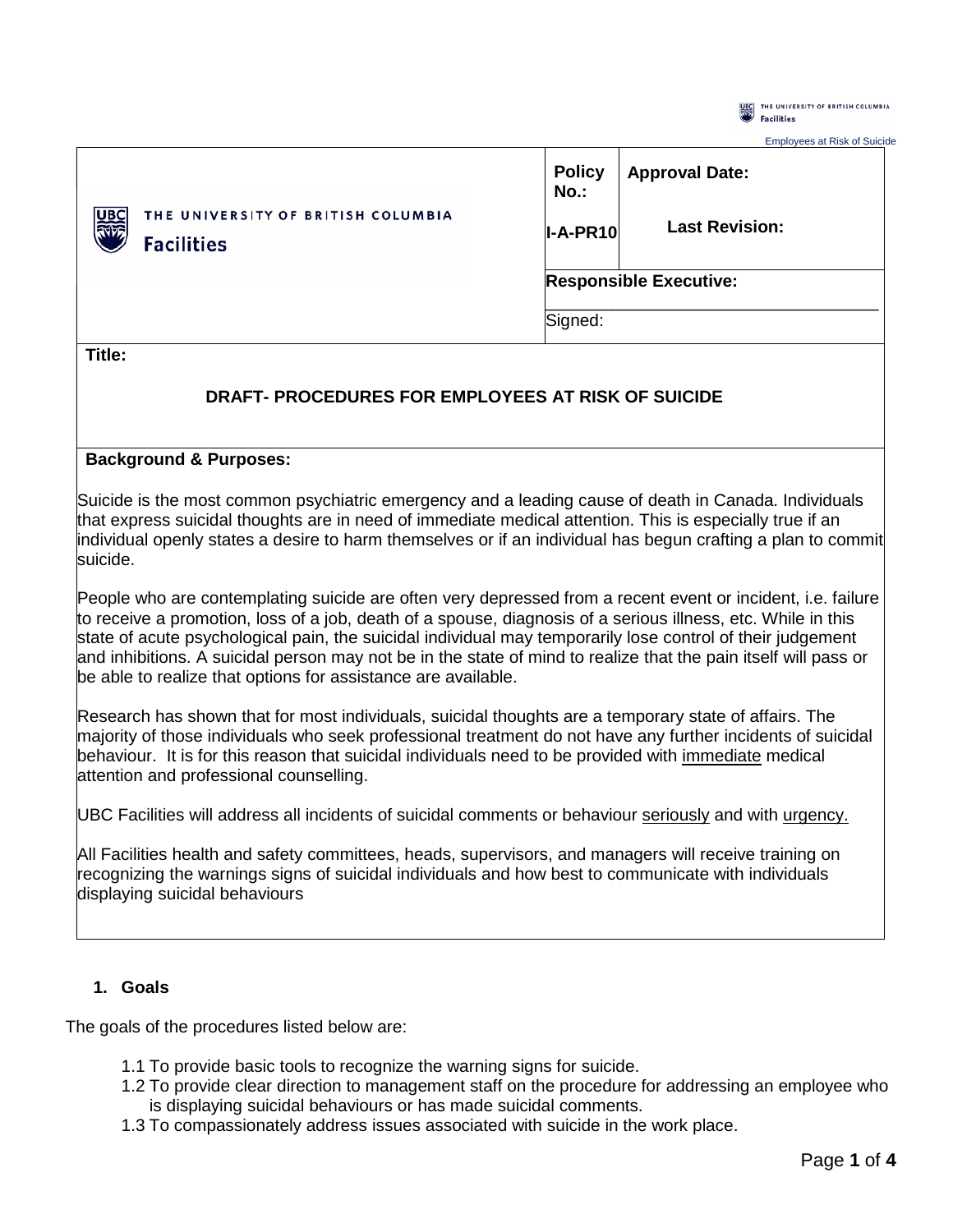

## **2.0 Principles**

In achieving these goals, several principles are involved:

- 2.1 Providing education and training to health and safety committees, heads, supervisors, and managers in identifying the warning signs of employees who may be at risk of suicide.
- 2.2 Communicating effectively and candidly with employees about the subject of suicide and other mental health issues. Removing the social stigma and taboos that may exist on the subjects of mental health.
- 2.3 Actively promoting a healthy workplace. Addressing cases of substance abuse, untreated depression, and other mental health issues that can contribute to suicide. Supporting employees in seeking medical treatment for these issues.
- 2.4 Acting with speed and urgency when confronted with an employee at risk.

#### **3.0 Identifying the Warning Signs of an Individual at Risk**

Research has shown that the majority of those who attempt suicide provide some warning signs, either verbal or behavioural, of their intent to kill themselves. Thoughts of suicide most often occur during times of a significant personal crisis, acute stress, depression, or a significant loss. Although suicide is sometimes an impulsive act, most individuals who are suicidal have thought about it for days, weeks, or even months before making an attempt. During this time, individuals who are suicidal will often provide warnings signs that they are at risk.

While by no means a complete list, it is these typical warning signs that may indicate that an individual is at risk:

- 3.1 **Direct verbal clues**: comments such as "I wish I were dead", "If (such and such) doesn't happen I am going to kill myself", "It really would not matter if I were dead", etc.
- 3.2 **Indirect or coded verbal clues**: comments such as "What is the point of going on", "My family would be better off without me", "Soon you will not have to worry about me", etc.
- 3.3 **Behavioural clues**: Changes in social behaviour such as withdrawal from outside activities, episodes of screaming, hitting or throwing things, purchasing a gun, stockpiling pills, giving away money or prized possessions. A sudden interest or disinterest in religion. A loss of physical or motor skills, a loss in judgement or memory. An obvious and intense episode of depression. A relapse into drug or alcohol use after a period of recovery.
- 3.4 **Situational Clues**: A sudden rejection by a loved one or an unwanted separation or divorce. A death of a spouse, child, friend (especially if by accident or suicide). A diagnosis of a serious illness. A sudden or unexpected loss of freedom (e.g. about to be arrested).

While one of these examples may not indicate a person is at risk, any of these types of clues coupled with an employee displaying an acute sense of distress, despair, or hopelessness about the future, is worth discussing with the individual.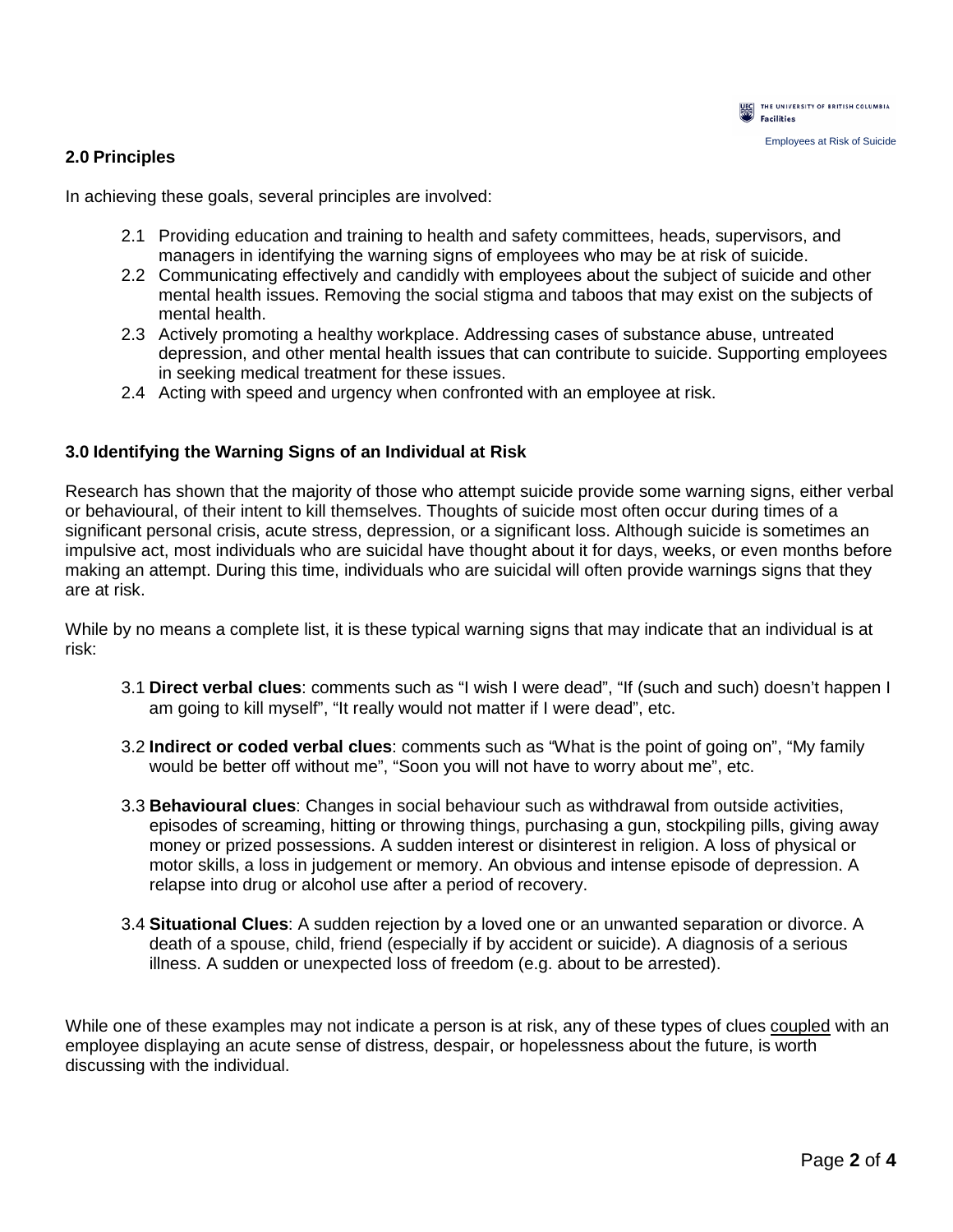## **PROCEDURES**

**Approved: Revised:** 

## **1. General**

## **1.1. Meet with the employee at risk and ask them about their thoughts on suicide**

Medical professional advise that the best course of action to assist a person suspected of being suicidal is to initiate a candid discussion. Central to this discussion is asking questions of the individual about the "possibility of their contemplating suicide". Posing such direct questions is not more likely to make a nonsuicidal individual attempt to kill themselves. Asking a person in distress about his or her thoughts on the subject of suicide is considered essential in determining if someone is at risk and in need of help.

The important point to consider is that it is everyone's responsibility to attempt to assist someone we feel is at risk of suicide. Delaying the discussion because of "lack of knowledge or training" or because it is a "physician's job" is not an acceptable option. HSE - can provide immediate and direct assistance to anyone who feels that they need advice on how best to meet with and question a colleague that is believed to be at risk.

Some guidelines to consider before meeting with someone thought to be at risk:

- 1. Seek advice from Facilities HSE on the questions to ask prior to your meeting.
- 2. Make arrangements with Facilities HSE to have someone from the department available and have a vehicle ready in case medical intervention is needed.
- 3. Plan a time and place to meet with the individual.
- 4. Meet with the individual alone and in a private setting.
- 5. Set aside at least an hour to have the meeting.

### **1.2. Steps to follow if the employee replies that he/she is contemplating suicide and is willing to receive treatment**

Should the individual agree in the meeting that they are in fact planning or even contemplating suicide, it is essential the person is taken immediately to the emergency ward of Vancouver General Hospital.

The employee should be told about the importance of receiving professional treatment and informed that arrangements will be made to take them immediately to VGH. An employee from HSE should be called to the meeting room. Together, with the *interviewer* and the *employee at risk*, a member of HSE shall drive everyone to VGH. While at VGH, arrangements can then be made to notify family and next of kin etc. The HSE employee will stay with the employee until they have been placed under the care of emergency staff.

#### **1.3. Steps to follow if the employee is contemplating suicide but is unwilling to receive treatment**

Should the employee admit to contemplating suicide and is unwilling to go immediately for treatment, it is very important that RCMP and Campus Security are contacted and brought into the situation. Until the police arrive, the employee should not be left alone and discouraged from leaving the building. People who are suicidal may not be in a situation to make a clear judgement about receiving treatment. The RCMP may be in a much better position to convince an employee to go for treatment and have the ability to "involuntarily commit" an individual into treatment.